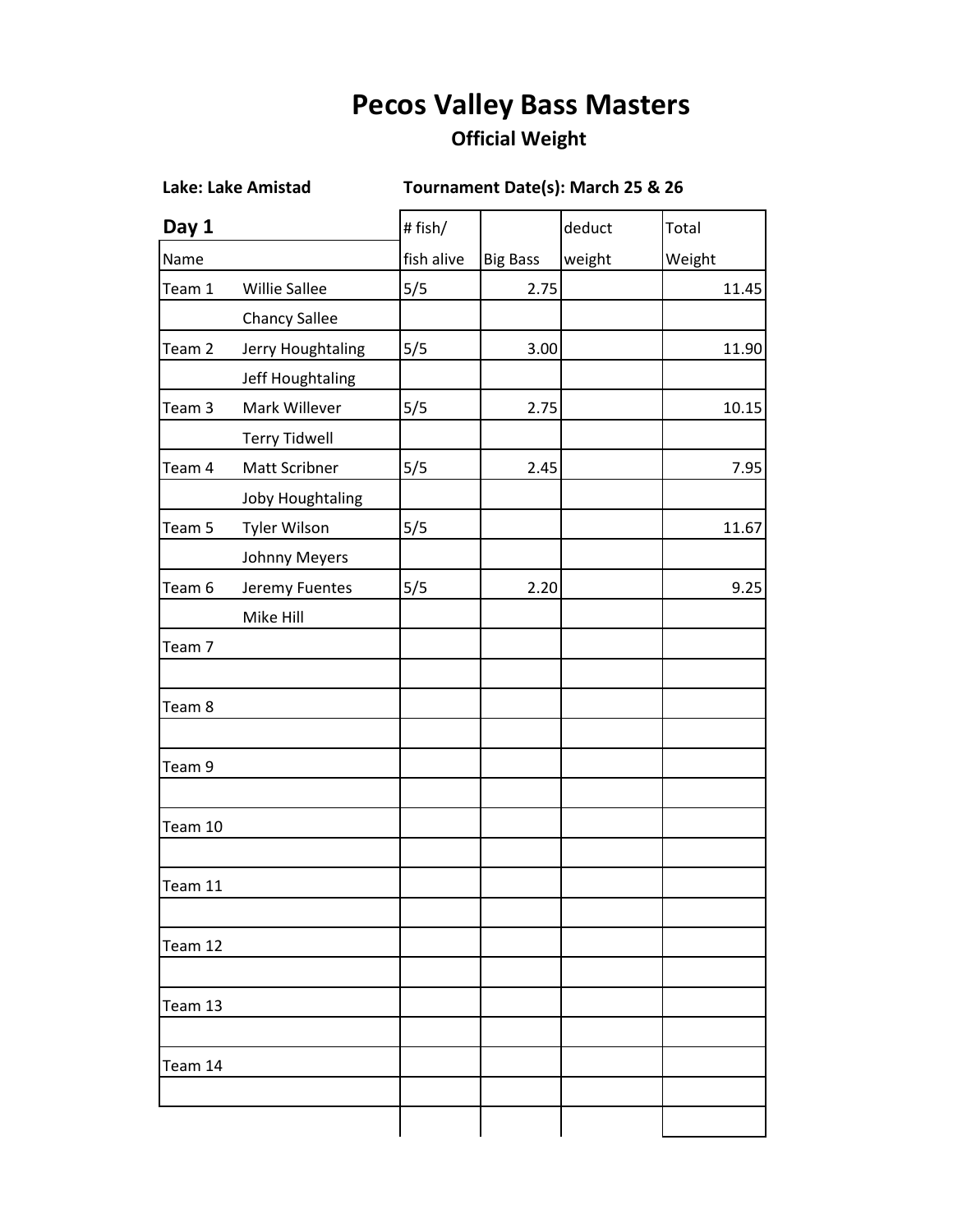| Day 2       |                      | #fish/     |                 | deduct | <b>Total</b> |
|-------------|----------------------|------------|-----------------|--------|--------------|
| <b>Name</b> |                      | fish alive | <b>Big Bass</b> | weight | Weight       |
| Team 1      | <b>Willie Sallee</b> | 5/5        | 2.55            |        | 10.25        |
|             | <b>Chancy Sallee</b> |            |                 |        |              |
| Team 2      | Jerry Houghtaling    | 5/5        | 2.30            |        | 9.70         |
|             | Jeff Houghtaling     |            |                 |        |              |
| Team 3      | Mark Willever        | 5/5        |                 |        | 7.85         |
|             | <b>Terry Tidwell</b> |            |                 |        |              |
| Team 4      | Matt Scribner        | 3/3        | 2.20            |        | 5.40         |
|             | Joby Houghtaling     |            |                 |        |              |
| Team 5      | <b>Tyler Wilson</b>  | 5/5        |                 |        | 12.82        |
|             | Johnny Meyers        |            |                 |        |              |
| Team 6      | Jeremy Fuentes       | 5/5        | 3.00            |        | 11.25        |
|             | Mike Hill            |            |                 |        |              |
| Team 7      |                      |            |                 |        |              |
|             |                      |            |                 |        |              |
| Team 8      |                      |            |                 |        |              |
|             |                      |            |                 |        |              |
| Team 9      |                      |            |                 |        |              |
|             |                      |            |                 |        |              |
| Team 10     |                      |            |                 |        |              |
|             |                      |            |                 |        |              |
| Team 11     |                      |            |                 |        |              |
|             |                      |            |                 |        |              |
| Team 12     |                      |            |                 |        |              |
|             |                      |            |                 |        |              |
| Team 13     |                      |            |                 |        |              |
|             |                      |            |                 |        |              |
| Team 14     |                      |            |                 |        |              |
|             |                      |            |                 |        |              |
|             |                      |            |                 |        |              |
|             |                      |            |                 |        |              |